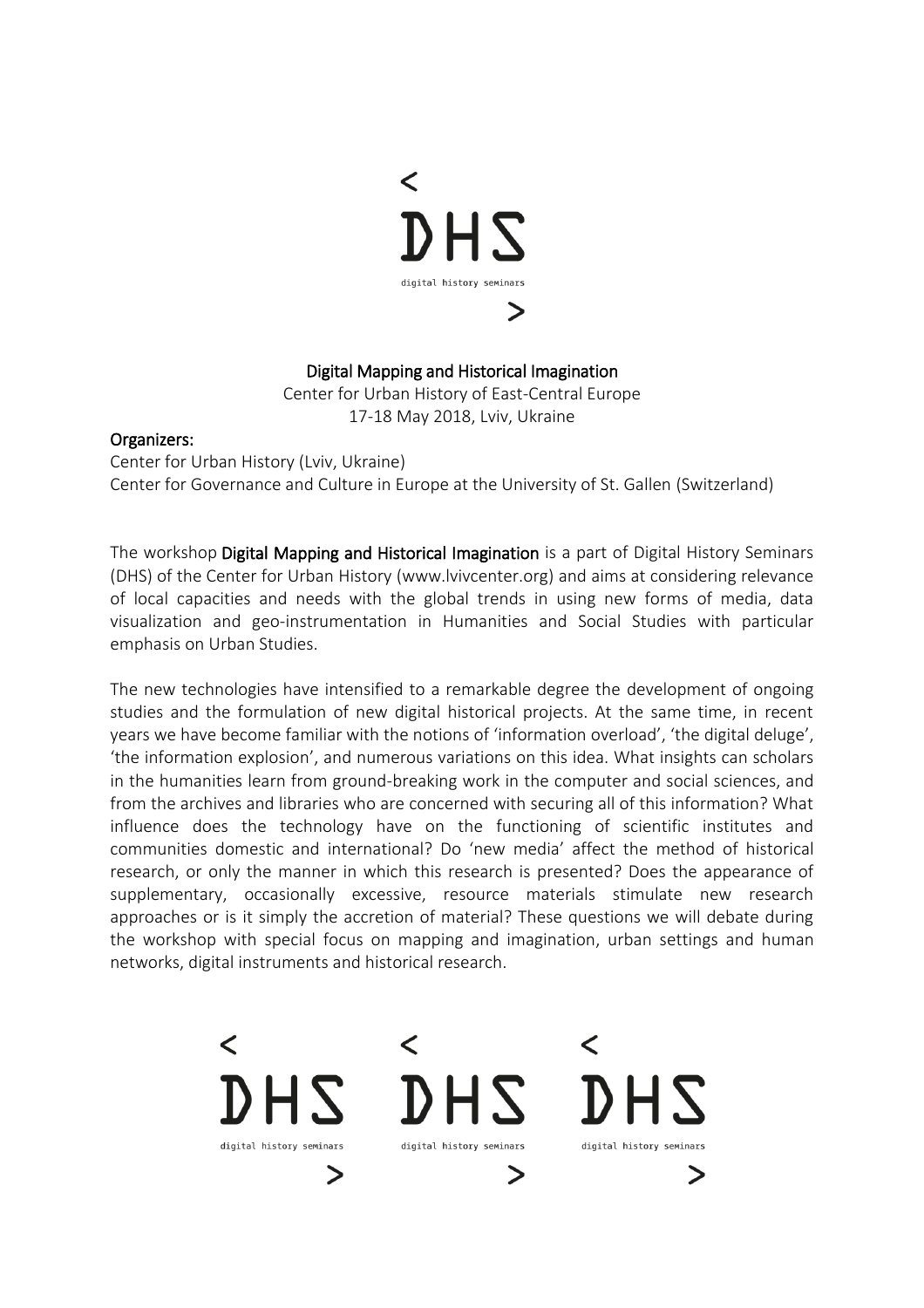# DAY 1: 17th of MAY 2018 (Thursday)

9.30 Welcome speech from organizers

#### Panel I: History of movement – history and movement

- 10:00-10:45 *Mapping Migration: Eastern European Jews on the Move*  Oleksii Chebotarov, *University of St. Gallen, Switzerland / Center for Urban History, Lviv, Ukraine*.
- 10:45-11:30 *Visualizing migration to and from Ukrainian lands at the end of the 19th century*  Thomas Marian Jankowski*, freelance historian, Lviv, Ukraine*.
- 11:30 12:00 coffee break

## Panel II: Digital mapping and 20<sup>th</sup> century war experience

- 12:00 12:45 *Éischte Weltkrich: Designing a Multilayered, Integrated Digital Platform for the Study of WW1 in Luxembourg*  Sandra Camarda, *University of Luxembourg, Grand Duchy of Luxembourg*.
- 12:45 13:30 *Digital Holocaust Mapping: From the Street to the Nation*  Waitman Wade Beorn, *University of Virginia, Charlottesville, USA*.
- 13:30-14:30 Lunch break

#### Panel III: Mapping European intellectual history

| $14.30 - 15.15$ | <b>Connected History: Network Analysis and Visualisation Applied to Historical</b><br>Research<br>Martin Grandjean, Université de Lausanne, Switzerland.         |
|-----------------|------------------------------------------------------------------------------------------------------------------------------------------------------------------|
| $15:15 - 16:00$ | Mapping and Connecting Memories. "The Imaginary map of Literary Lviv<br>(±1939)" project presentation<br>Taras Nazaruk, Center for Urban History, Lviv, Ukraine. |
| $16:00 - 16:30$ | coffee break                                                                                                                                                     |